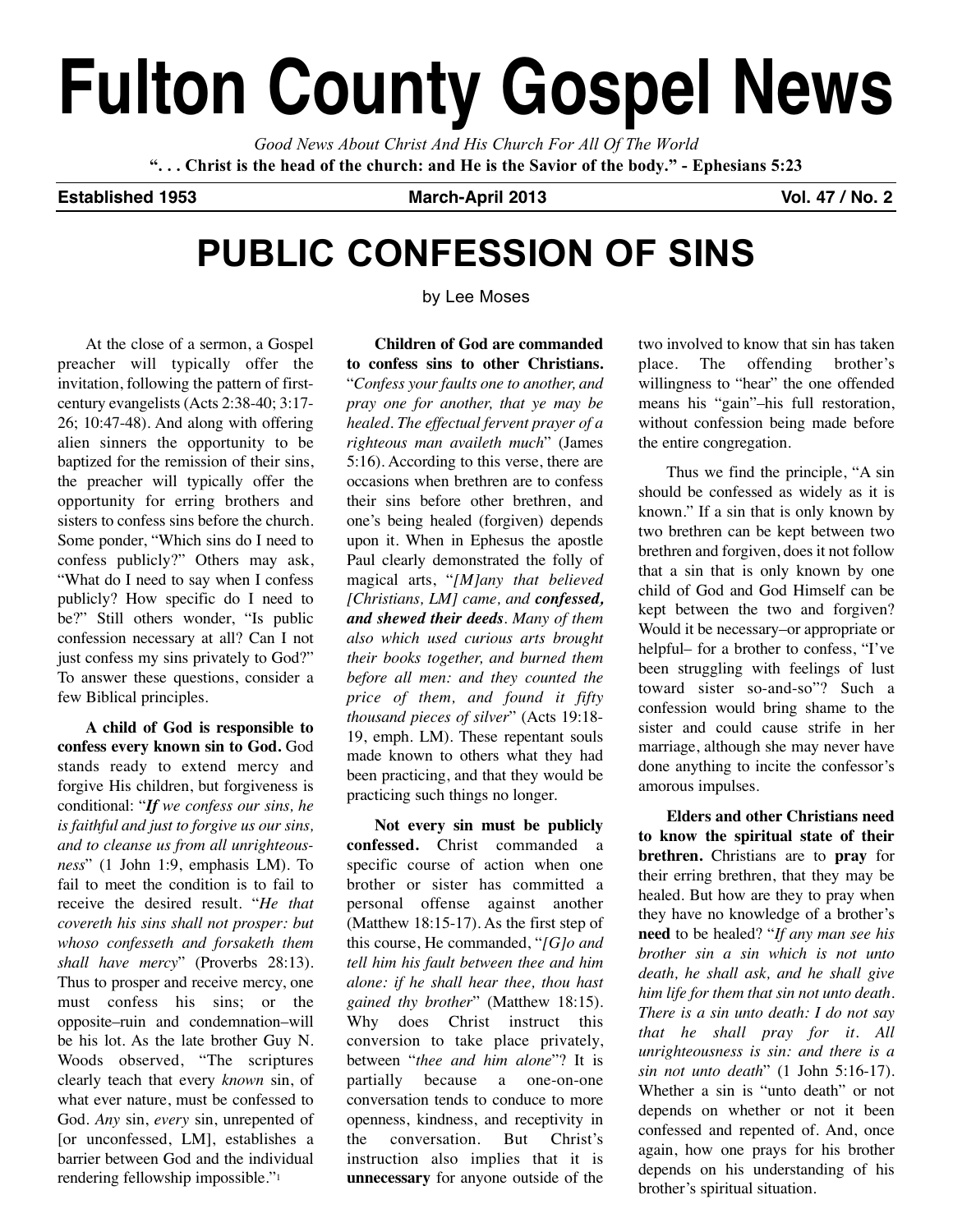#### **FULTON COUNTY GOSPEL NEWS** USPS Publication #211780

. . . is a Periodical publication issued monthly by the Church of Christ at Third and Bethel (P.O. Box 251), Mammoth Spring, AR 72554-0251. **POSTMASTER: Please mail all changes of address to the above address.**

**FCGN** is mailed free of charge to any who care to receive it. We will be happy to add any names to the regular mailing list. If you send in a name we must have a complete address, including number and street name, or R.R. or HCR number, plus box number, or a P.O. Box number and the **NINE DIGIT ZIP CODE**. This paper is supported by voluntary contributions for which we are grateful. Financial information will be furnished upon request. **Mail all address corrections or manuscripts to:**

#### **FULTON COUNTY GOSPEL NEWS** P.O. Box 251

Mammoth Spring, AR 72554

| Lee Moses $\dots\dots\dots\dots\dots\dots$ . EDITOR |
|-----------------------------------------------------|
|                                                     |
| E-Mail cocfcgn@centurytel.net                       |
| Websitewww.fultoncountygospelnews.org               |
|                                                     |
| E-Mail $\ldots$ sales@halopages.net                 |

Christians are commanded to "*mark*" and "*avoid*" those who bring false doctrines (Romans 16:17). Christians are commanded, "*Now we command you, brethren, in the name of our Lord Jesus Christ, that ye withdraw yourselves from every brother that walketh disorderly, and not after the tradition which he received of us*" (2 Thessalonians 3:6). But if an erring brother or sister has **repented**, faithful Christians are no longer to avoid or remain withdrawn from that person. And the only way Christians can know that a brother or sister has repented is if he or she confesses it publicly.

**Confession requires a certain amount of specificity.** Sometimes an erring child of God will come forward to make confession, and say something to the effect of, "If I have sinned, I would like forgiveness." There may well be times when we need to ask ourselves or others if we have sinned. But to ask such as a question, or to express one's sin as a mere **possibility**, does not constitute confession. Even to say, "I have sinned" does not really constitute confession if people have no

idea what that person did. "*All have sinned, and come short of the glory of God*" (Romans 3:23, emph. LM). When James instructed, "*Confess your faults ['your sins*,' American Standard Version] *one to another*," he did not say, "Confess that you **have** sinned one to another." He said to confess the sins themselves. When the repentant Ephesians came forward to confess, they "*shewed their deeds*"; that is, they fully disclosed what they had been practicing. Should we do differently? "Of course, 'gutter-language,' sensitive details, should (and can) be avoided in announcing such confessions."2 Yet proper confession does require a certain amount of specificity.

2 Dub McClish, "When a Christian Sins."

## *continued from page one* **TRIPS TO HELL ON THE WEEKENDS**

by Gary W. Summers

Keeping up with thousands of "stars" is not really relevant to daily living; so, admittedly, this writer had no idea who Javier Bardem is, but there was a question about him in the January 23rd [2011] "Personality" section of *Parade*. After the writer's question concerning him was answered, it was pointed out (why is anyone's guess) that he has a peculiar take on the afterlife. His words (recorded below) were intended as a joke, but some of us are not laughing:

"I don't know if I'll get to heaven. I'm a bad boy," jokes the actor, 41. "Heaven must be nice, but is it too boring? Maybe you can get an apartment there and then go to hell on the weekends" (2).

At the risk of sounding like a spoilsport, hell is not the proper subject for religious humor. Many jokes that show some of the foibles of Christians or that demonstrate a lack of understanding are appropriate, but some topics should be off-limits. Mr. Bardem is not the only one to minimize the nature of hell; many others seem to think that it is the place where all of one's friends are–the place one would rather be. Of course, such an idea is absurd, and the Scriptures debunked that notion nearly 2,000 years ago.

Jesus characterized hell as the place where the fire shall never be quenched (Mark 9:43). Even the Hadean realm, the place where all await the Day of Judgment, contains one location where the righteous rest and another location where the lost suffer torment. The rich man went there but sought relief from the flame (Luke 16:23-24). He was not having a good time with all his friends, nor did he want his five brothers to come there for a wonderful family reunion (Luke 16:27-31).

Apparently, the idea that hell will be an exciting place where the good times will continue to roll is merely a matter of wishful thinking. Certainly, it is not couched in reality.

Those in Abraham's bosom did not want to cross the great gulf between the two locations for weekend visits, and such was disallowed anyway (Luke 16:25-26). The same restriction will apply later, but even if it did not, who in their right mind would want to leave heaven for "the lake of fire and brimstone" (Rev. 20: 10)? The smell and the heat would be sufficient to deter anyone from desiring to have a brief vacation there.

#### **Current Philosophy**

Thinking that hell will be a giant recreational facility with only a slight downside is popular with many who cannot bring themselves to be devoted to good now but think being bad once in a while is normal and healthy. While "Santa checks for those who are naughty or nice," these folks think it is fine to be both. If one is a good actor and makes people laugh, surely it is all right to party with a bevy of women and use cocaine. The blend of naughty and nice is fiction–not reality.

God does not view sin as something to trifle with. He did not view David's sin with Bathsheba just as something

<sup>1</sup> *Questions and Answers,* Vol. 1 (Henderson, TN: Freed-Hardeman, 1976), p. 211. As one would expect, brother Woods does an outstanding job answering this question on pp. 211-213 of this volume.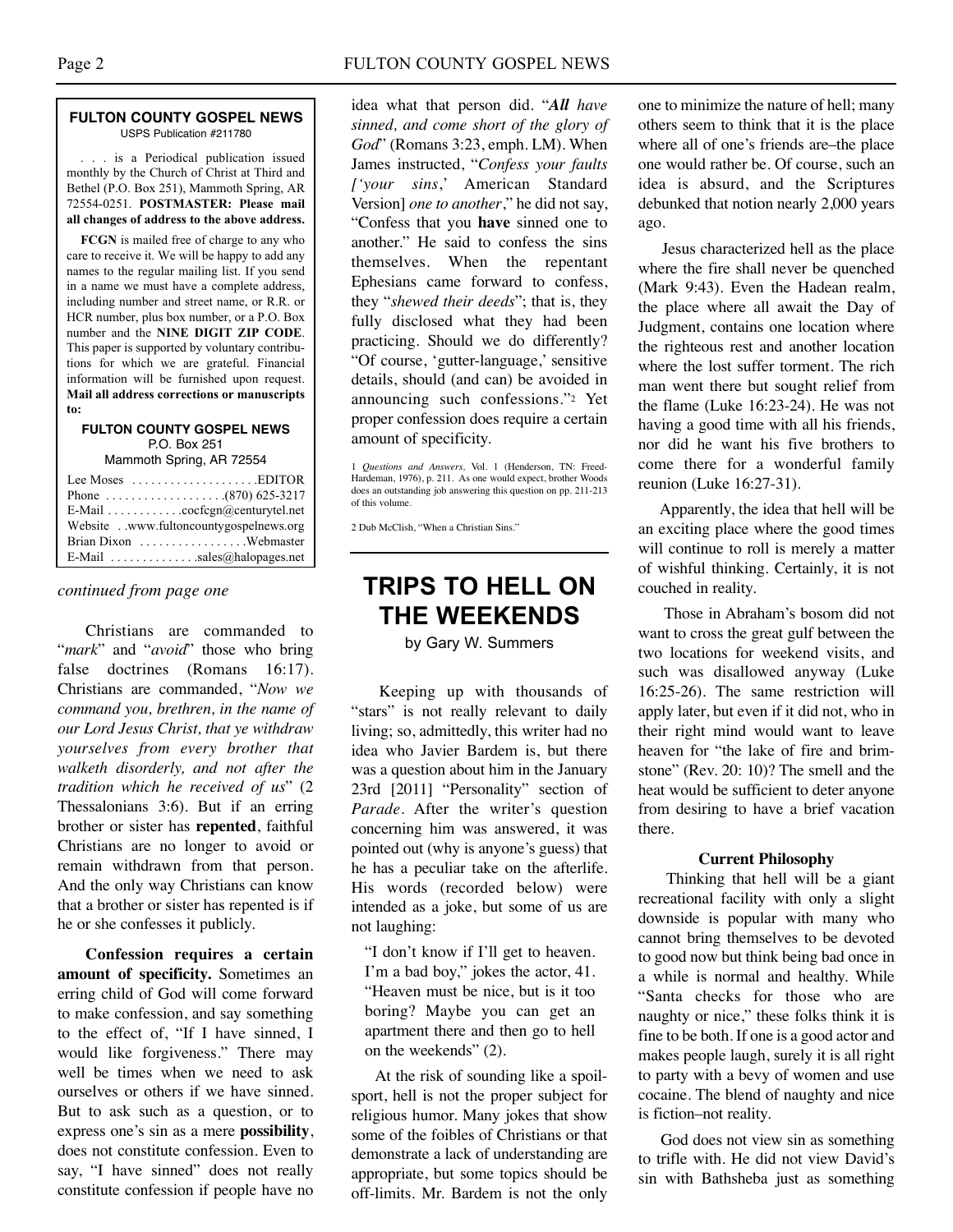kings do. Even though David was a man after God's own heart, He did not conclude, "He's been pretty nice all of his life; I'll overlook this naughty little dalliance." God sent Nathan the prophet to rebuke David and impose strict punishments upon him. Bad boys are not redeemed unless they are willing to give up their badness (repent).

Many believe that God will save them no matter what. Some have even been so bold as to say, "I'm not giving up an unlawful mate (or some other sin); God will just have to save me the way I am." Hah! The rich man might have tried that one. It does not work. We have the responsibility to become conformed to the life of Jesus, Who came down to do the Father's will. Can anyone seriously think He would have been qualified to remove our sins if He had indulged in "naughtiness"?

#### **Will Heaven Be Boring?**

Too many people have subscribed to the image of those in heaven floating around on clouds and playing harps. That image does injustice to the true atmosphere of heaven. What will be going on there?

**First of all, God will be there.** Yes, the One Who created us and gave us this world to live in shall also provide for us the next world, of which this one is only a pale comparison. It is called the city foursquare and is described as having streets of gold. The foundations are compared to precious gems; the splendor will be greater than what we have ever imagined. Anyone who has enjoyed the earth–its lakes and rivers, its mountains and valleys, its waterfalls and placid pools, the forests and the meadows–will enjoy the next world even more. It will be akin to the original Garden of Eden on earth–only better.

**Second, heaven will be wonderful because of who will not be there–Satan.** Who has ever enjoyed being deceived, lied to, or betrayed? Satan is the father of lies (John 8:44), and all those who have followed in his footsteps will be absent from heaven. They have their part in "the lake which burns with fire and brimstone" (Rev. 21:8). How many have suffered misery at the hands of adulterers and murderers? Is it necessary to provide a list of homes that have been ruined by the former? Can we even fathom how many family members have grieved over the loss of a father, mother, daughter, son, brother, or sister because of the latter? "But there shall by no means enter it anything that defiles, or causes an abomination or a lie…" (Rev. 21:27). All of these who foisted such evil upon others were inspired by the devil, who rejoices in seeing others suffer. He is the friend of no one.

**Third, heaven will be glorious because no one will need to endure pain there.** Perhaps many young people do not think this one is important yet, but anyone who has lived very many years knows what kind of pain the body can be afflicted with. Job certainly knew it. Some have endured back pains, arthritis, blindness, deafness, diabetes, and many other ailments for years and are looking forward to a pain-free eternity. It is doubtful they would want to revisit "old times" by a weekend trip to the other realm.

**Fourth, there will be no more crying or tears.** In this world there is much about which to weep. When Jacob thought his favorite son Joseph had died, he mourned for him many days. In fact, he refused to be comforted and said, "For I shall go down into the grave to my son in mourning" (Gen. 37:34-35). And it was all for naught, since Joseph was actually alive! Not one of his sons, despite his continual lamentation, saw fit to tell him the truth–that Joseph had not died. They could not bring themselves to admit that they had sold him into slavery. Jeremiah wept over the sins of the people because he knew the punishment that God was about to bring upon them. Numerous have been the causes of people's sadness, but it will not be so there.

**Fifth, heaven will be thoroughly enjoyable because there will be no more death.** Some of the saddest moments in life are those occasions when a loved one departs from this earth. Even if we are confident that we

shall be reunited later, the temporary separation remains painful. But those occasions will not exist there. Whoever is rewarded with eternal life shall remain there, and we may rejoice in their company continually.

**Sixth, heaven is the genuine place of fellowship and socialization.** Those in hell will be experiencing too much pain to fraternize, and none of God's grace will be present. Imagine a place where the goodness of God is absent! How horrifying! But in heaven, the church members we know now and have known in the past will be present. Also in evidence will be those of all ages–those who have fought physical and polemic battles, those who did great deeds through the power of God–people of great faith like Abraham, Moses, Peter, and Paul–just to name a few. The social interaction will be marvelous.

**Seventh, heaven will be more than a dwelling place of clouds.** Consider the physical world God created. What imagination did He show in the colorful varieties of birds, fish and flowers He created! The heavens, including the various stars and constellations, declare His majesty and power. If there is one thing that God does not lack, it is *imagination*. It will not be a world of dreariness but of wonder, as some of the descriptions indicate. Just because our own imaginations lack depth is no reason to impose dullness upon the Deity. To miss heaven for a few paltry pleasures of the flesh is the poorest exchange one could ever make. That God even offers it to us is phenomenal; to spurn it is unthinkable. We must do everything within our power to be obedient and have that eternal home.

**Eighth, Jesus will be there–the One Who redeemed us from all iniquity.** Each week we are reminded that our sins put Him on the cross, but from the Day of Judgment onward we shall see the glorious Savior Who *arose* from the dead, making salvation possible for all. We will be able thenceforth to honor and praise Him forever. No one has ever accomplished more for humankind than Jesus. And though He knows that, we will have abundant opportunities to